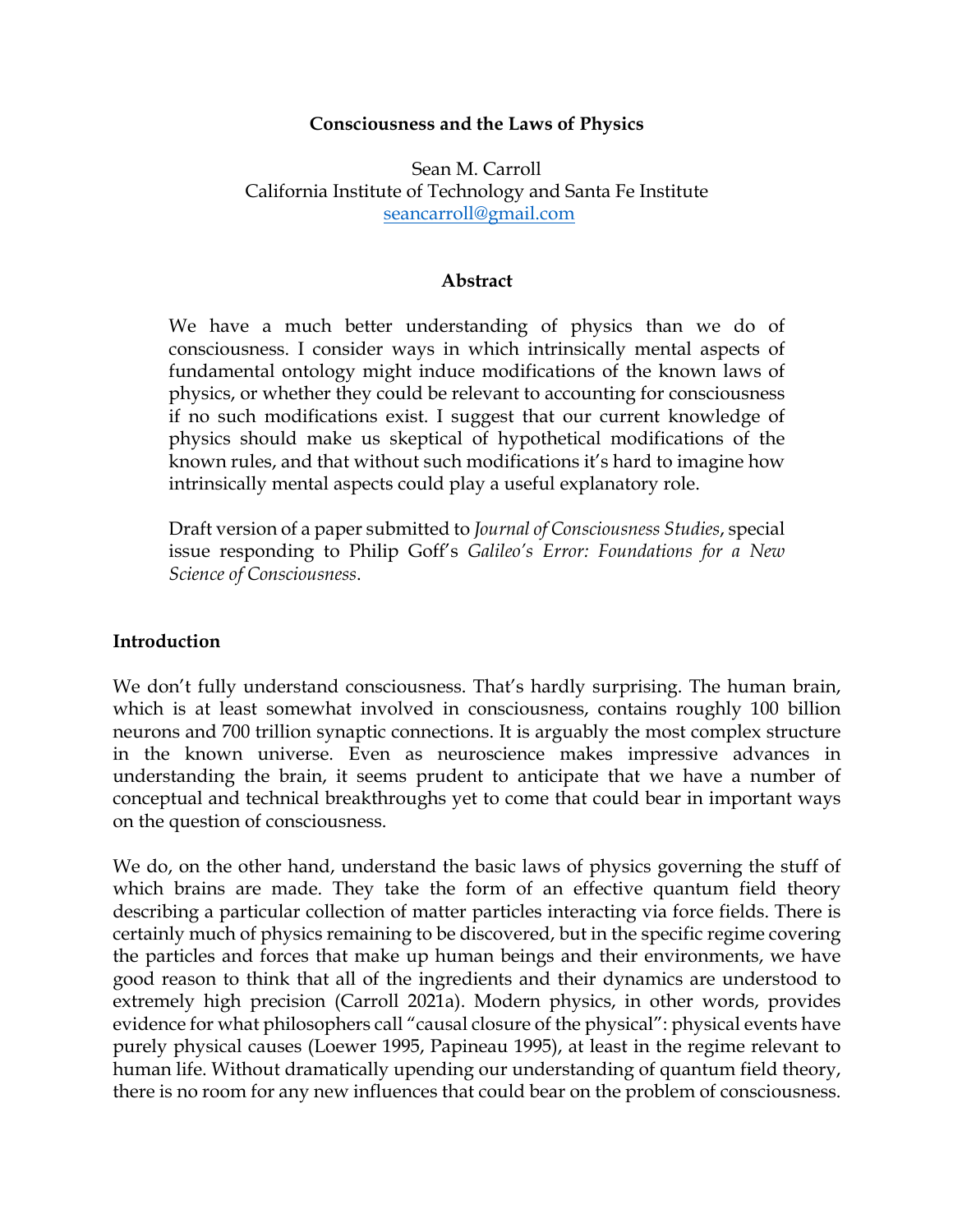Given this situation, it might seem surprising to a disinterested observer to learn that anyone would argue that the best route toward understanding consciousness involves augmenting or altering the ontology suggested by fundamental physics. To start with the least-well-understood aspects of reality and draw sweeping conclusions about the bestunderstood aspects is arguably the tail wagging the dog. When we can't remember where we put our car keys, we don't typically respond by going out and buying a new car.

Nevertheless, a prominent strain in the philosophy of consciousness proposes to do just that (Chalmers 1996, Goff 2017, 2019). The justification for such a radical move is that there will be something *qualitatively* missing in any account of consciousness based purely on physical ontology as we currently understand it. This perspective arises from a conviction that physics can explain behavior, but not the first-person experiences characteristic of human consciousness; that physics may account for the dynamics of the stuff in the universe, but it doesn't illuminate the intrinsic nature of that stuff.

In this paper I support the idea that physics is in such good shape that the most promising strategy for trying to understand consciousness is as a (weakly) emergent phenomenon that leaves physical ontology untouched, rather than trying to extend or elaborate that ontology with specifically mental aspects (cf. Moran 2021; for a contrary view see Smolin and Verde 2021). After reviewing the Core Theory and our reasons for being confident in its accuracy, I will discuss what it would mean to modify it, either directly in the dynamics or by adding additional ontological features. I further argue that any approach in which mental aspects leave physical behavior unchanged are self-undermining and fall short of accounting for consciousness. It is always possible that contemporary physics is inadequate and in need of modification, but a close examination highlights the difficulty of doing so in a rigorous and convincing way.

# **The Physics Underlying Everyday Life**

The history of physics is rife with premature claims that we are close to understanding everything. These unfortunate episodes should not lead us to forget that we do understand some things.

Science often employs multiple vocabularies or theories for describing the same physical situation, often at different degrees of focus or coarse-graining. These are often called "levels," although strictly speaking they need not be arranged hierarchically. Within any level, we can specify the domain of circumstances in which a particular theory is applicable. The claim here is that there is one level of description – that of effective quantum field theory – and a well-defined regime – interaction energies below certain thresholds, broad enough to include every situation encountered in ordinary human life – where we have very good reasons to believe we know precisely what is going on.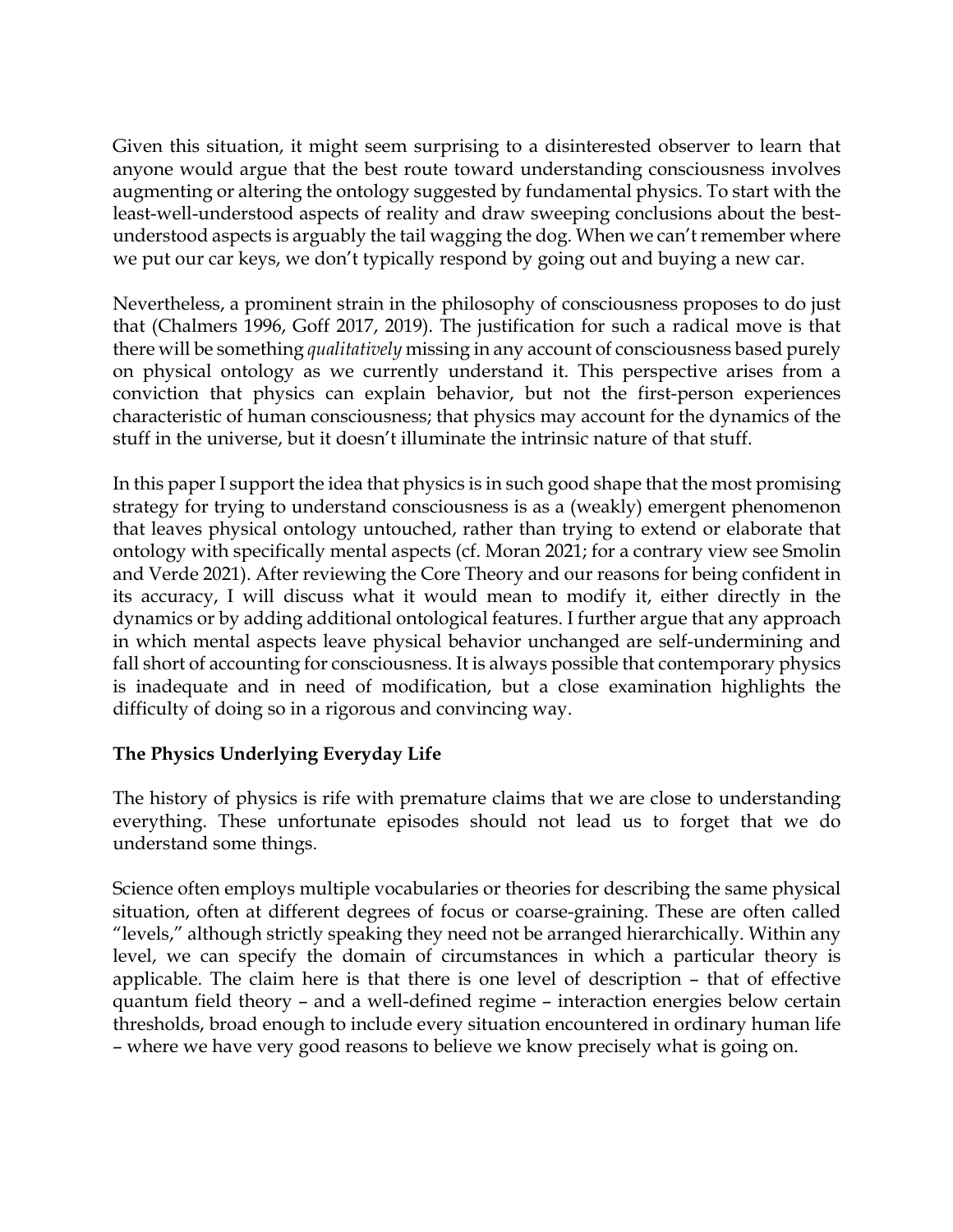A quantum field theory is, unsurprisingly, a quantum theory of fields. The fundamental ontology of any quantum theory is specified by a "quantum state" or "wave function," expressed mathematically as a vector in an abstract Hilbert space (Carroll 2021b). In a quantum field theory, that state can be thought of as being constructed from possible configurations of fields that take on values at each point in spacetime.

Fortunately, the details of this formalism are not necessary for our present purposes. Once we quantize the fields, appropriate configurations – essentially, low-lying energy states – can be interpreted as collections of interacting particles. These circumstances are more than broad enough to encompass human beings and their environments. Thus, we can think of people and the objects around them as configurations of certain particles. In particular, human beings are made of atoms; those atoms are made of protons, neutrons, and electrons; the protons and neutrons are made of quarks and gluons. These particles interact through gravitation, electromagnetism, and the nuclear forces, and get mass from a background Higgs field.

The dynamics of these particles and forces are governed by an effective quantum field theory known as the "Core Theory," consisting of both the Standard Model of particle physics and the weak-field limit of general relativity (Wilczek 2015). This theory is not the ultimate theory of everything, nor is it intended to be. The world might not be described by a quantum field theory at the deepest level; that description might emerge from a more fundamental set of degrees of freedom and dynamical laws. And the Core Theory is certainly not supposed to cover every circumstance – dark matter and the Big Bang, to name some obvious examples, are not included. But we have excellent reasons to believe that the entirety of the "everyday life regime" supervenes on the ontology and dynamics of this theory (Carroll 2021a). If there is a more fundamental level, its properties are irrelevant to the autonomous dynamics of the Core Theory. And if there are additional particles and forces, they interact too weakly with the known fields to exert any influence on human behavior; otherwise they would have already been detected in experiments.

Our confidence in this picture derives from the fact that quantum field theories are the practically unique way to satisfy the general principles of quantum mechanics and relativity; from symmetries ensuring that any unobserved fields must be too weaklyinteracting with ordinary matter to be relevant for everyday-life dynamics; and the property of effective field theories that the dynamics themselves are fully determined in terms of a very small number of parameters. We can't know for certain that the Core Theory suffices to correctly describe the behavior of the particles and fields making up human beings, no matter how good our arguments become, but any proposed modification of this theory should be held to a very high standard indeed. Just as with any hypothetical new physical model, it should be quantitative and precise, detailing exactly how the explicit dynamics of the Core Theory are meant to be modified, and how such modifications are consistent (or not) with features such as unitarity, locality, symmetries, and conservation laws, not to mention experiments.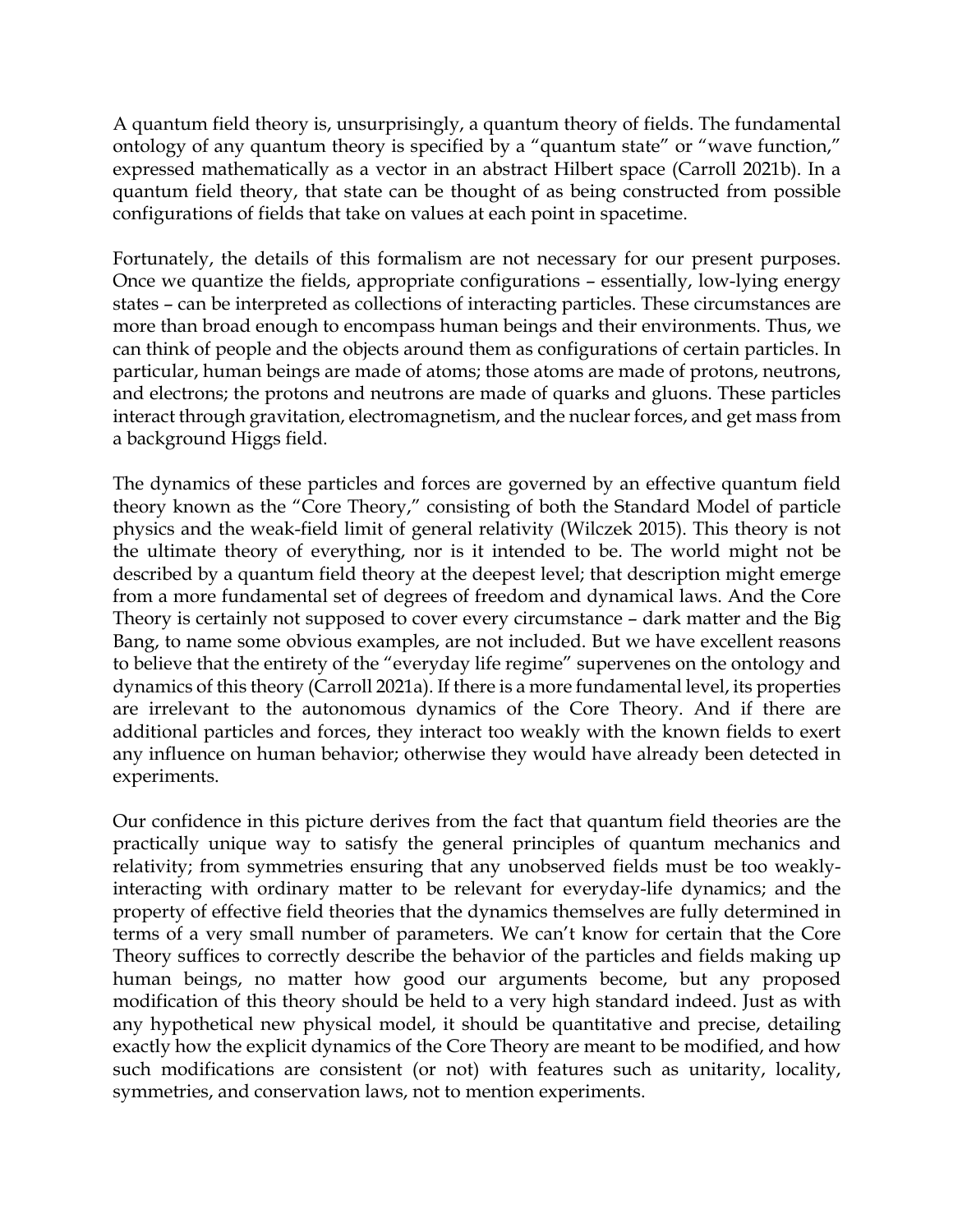# **Domains of Applicability**

In the context of the relationship between consciousness and the laws of physics, it is worth being a bit more explicit about how we specify the "domain of applicability" of a theory (Carroll 2016). The general idea is that there is a set of physical situations in which the predictions of the theory are meant to be accurate, with no claims being made for situations outside that set. Newton's theory of gravity does not correctly describe the emission of gravitational waves by orbiting black holes, but is perfectly adequate for sending a rocket to the Moon. In this case the relevant domain of applicability consists of situations when the gravitational field is weak and all relevant objects are moving slowly compared to the speed of light. In other circumstances, the Newtonian limit doesn't apply, and we must use Einstein's theory of general relativity.

The empirical foundation of the Core Theory has been established through a line of experimental and observational results stretching back to Faraday, Rutherford, and many others. But the most precise constraints come from modern-day particle colliders, which typically measure the results of scattering individual particles off of each other. One might sensibly wonder whether results from such a paradigmatically reductionist setting can be straightforwardly extrapolated to something as complex as a human brain, which contains roughly 1027 particles. Perhaps brains are just not within the domain of applicability of the Core Theory.

If we accept the basic framework of effective quantum field theory, this concern is unfounded; everything that happens inside biological organisms here on Earth is unambiguously within the purview of the Core Theory. Its domain of applicability is bounded by two criteria. The first is that gravity must be weak, so that we can treat the gravitational field as an ordinary quantum field, sidestepping subtleties of horizons and Hawking radiation. "Weak" is a relative term, and in this case means "the gravitational potential is much smaller than one." In practice, this means "we are nowhere near a black hole." This criterion is easily met by everything we know of in the Solar System, human brains included.

The other criterion comes from effective field theory. The modifier "effective" indicates that the domain of applicability of the theory is specified in terms of energies – in particular, the amount of energy transferred between particles when they interact. An effective field theory is meant to be accurate when energy transfers remain lower than some explicit cutoff. In the case of the Core Theory, experiments have established its accuracy at energy transfers of up to 10<sup>11</sup> electron volts. Electro-chemical reactions inside biological organisms, meanwhile, happen at less than 102 eV. Shrinking the domain of applicability of the Core Theory while remaining within the framework of effective quantum field theory requires a mistake in our current understanding by a factor of over a billion, which seems implausible.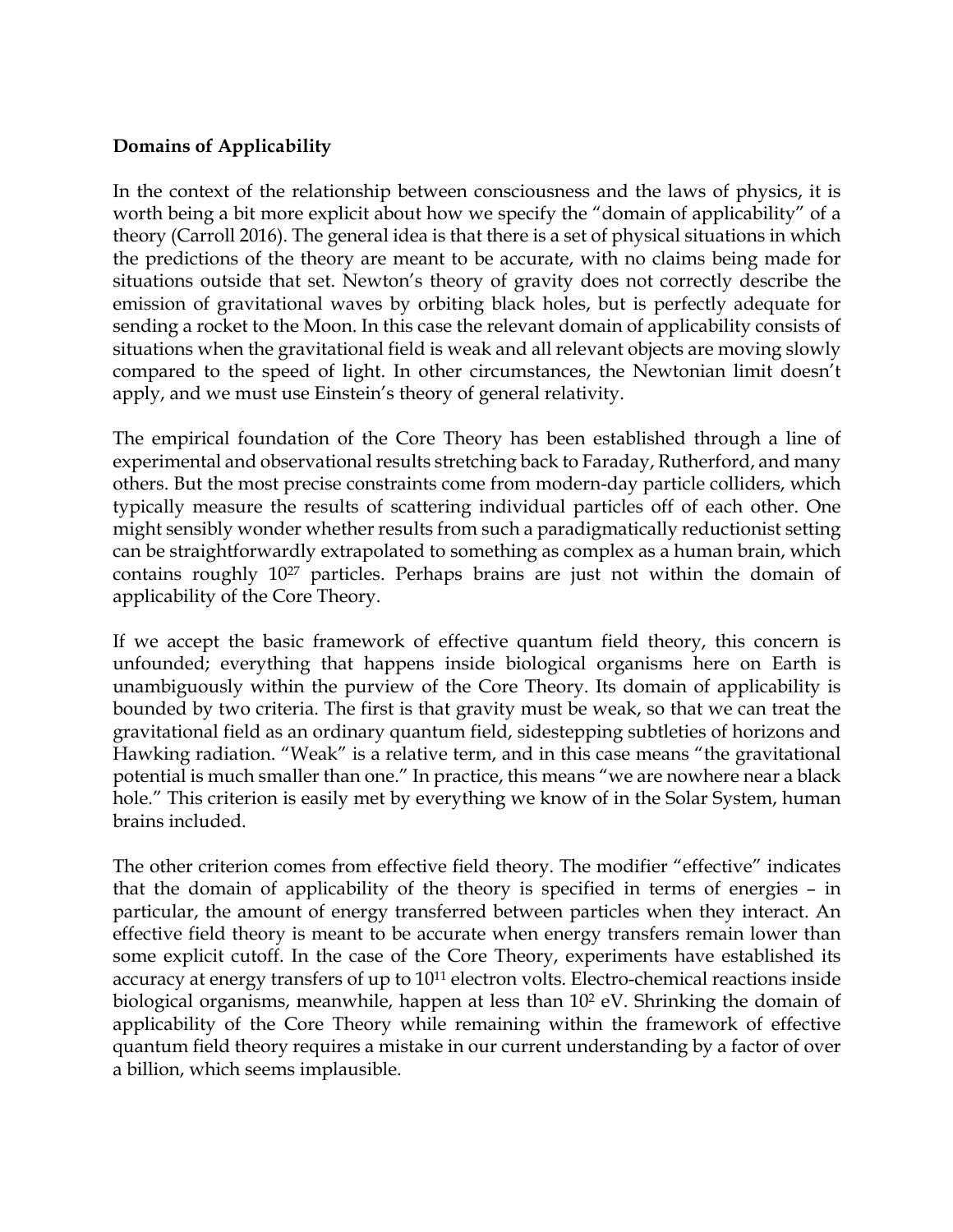The effective field theory paradigm also features very specific properties of the field dynamics: they are local (interacting only with other fields at the same spacetime point), and governed by a simple and inflexible set of equations. (In the technical jargon, by "relevant" and "marginal" operators, with other "irrelevant" operators living up to their name.) So below, when I refer to "within the effective-field-theory paradigm," this is what is meant: a theory of quantum fields, evolving under the appropriate simple dynamical equations, applicable in circumstances where gravity is weak and interactions feature energy transfers below the cutoff.

Within its domain of applicability, the Core Theory is what we might label *causally comprehensive*. If we give a complete specification of the quantum state of the Core Theory fields within that regime, there is a specific equation that unambiguously predicts how it will evolve over time. This equation is sufficient to describe everything human beings generally do, unless they jump into a black hole or stick their hand inside the beam of a high-energy particle accelerator. There are no ambiguities or loose ends. The fact that brains are big, complex things is irrelevant. The Core Theory makes specific predictions for how any particular brain will behave; our choice is to either accept that prediction, or modify the theory in some way. There is no third alternative (Aristotle 2002).

# **Ontology and Dynamics**

Despite the extraordinary empirical success of the Core Theory, and the fact that human beings and their brains are made out of particles interacting within its domain of applicability, there is a lingering worry that no physicalist picture is up to the task of accounting for consciousness, even as some higher-level weakly-emergent phenomenon. There are various ways of expressing this concern: conscious experiences are inherently first-person and subjective; merely physical objects cannot feel what it is to be like something; describing the behavior and functions of objects does not explain their intrinsic nature; and others. See Goff (2019) for an overview.

One common reaction to these concerns is to contemplate modifications of the underlying ontology suggested by modern physics: to suggest that a quantum state built upon interacting fields obeying strict equations of motion is incapable in principle of accounting for consciousness, and that we instead need to add specifically mental aspects to our description of reality. We may contemplate ontological modifications as dramatic as substance dualism, in which an immaterial mind is distinct from the physical body but interacts with it, or idealism, in which the physical world is a kind of projection of a fundamentally mental reality. In this paper I will focus on more subtle approaches, in which mental aspects or properties are related to, but augment, the basic physical reality. Approaches under this umbrella include property dualism, which posits distinct mental properties in addition to physical properties (Chalmers 2003b); Russellian monism, which posits both physical and mental aspects belonging to a single underlying set of properties (Russell 1927, Chalmers 1996, Strawson 2006, Goff 2017); and other forms of panpsychism, epiphenomenalism and related approaches (Papineau 2020). For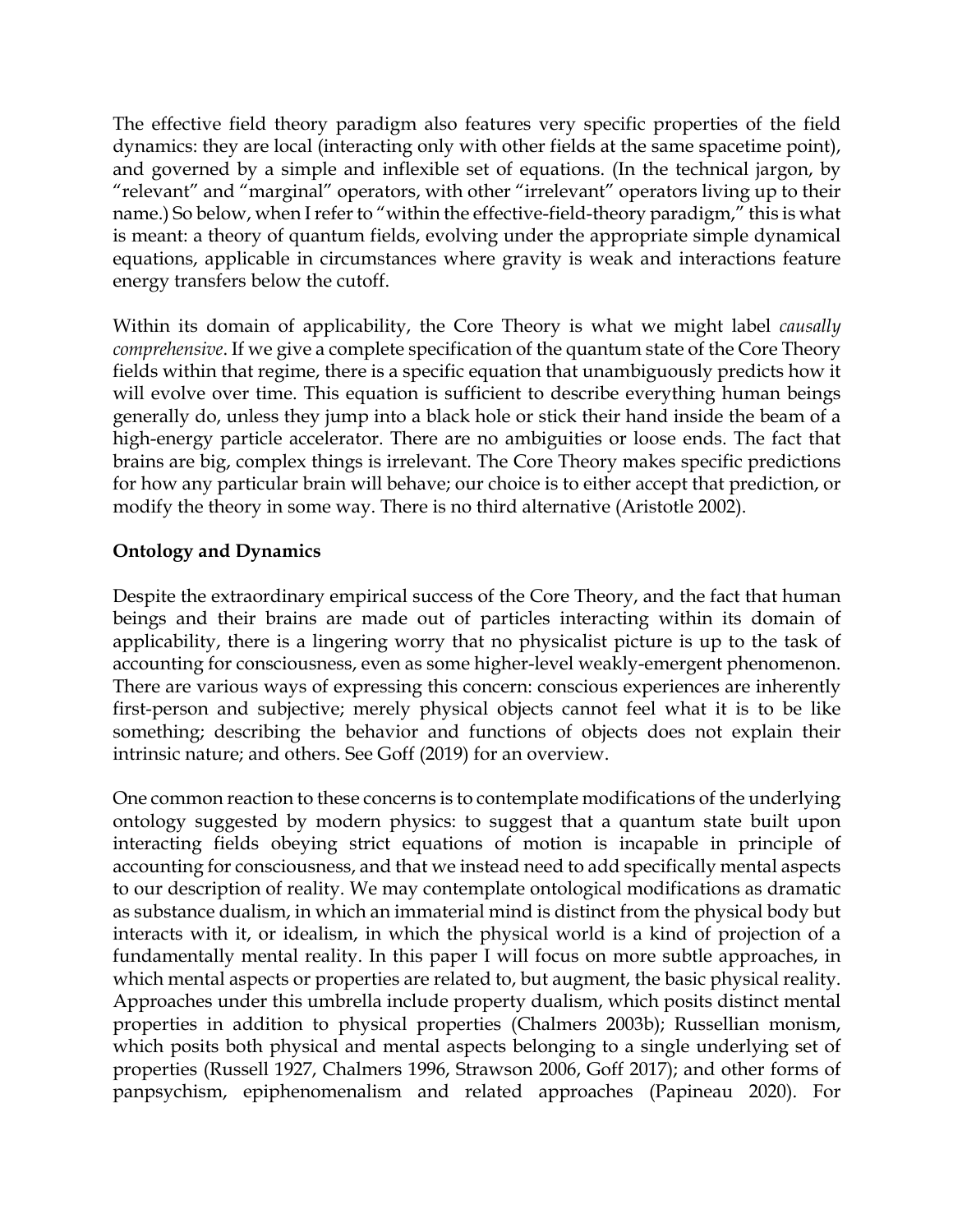convenience I will refer to any new ontological features as "mental aspects," which is meant to include potentially autonomous properties as well as intrinsic qualities that might supervene on the physical situation.

Any such approach must specify whether, and how, it modifies the dynamics of the theory as well as the ontology. In our conventional understanding, consciousness exerts an important influence on behavior: I can have a conscious experience and talk about it. (Admittedly, highly trained philosophers are reported to be able to imagine removing consciousness from a being without affecting its behavior in any way.) Observed human behavior can be traced to electrical and chemical signals in our brains and nervous systems. Explicitly mental aspects of ontology could affect this behavior by, for example, influencing the rates of chemical reactions, or the strength of electromagnetic forces, or the probability of certain quantum outcomes. For this paper we are imagining that such effects do not arise from simply pushing around the fields (as in substance dualism), but from potentially altering the properties of the fields themselves.

In what follows we will examine different kinds of relationship that a theory of consciousness might have to the physical dynamics of the Core Theory, as well as the possibility that there is no relationship at all. Our goal is not to comprehensively catalogue the possibilities, but just to highlight some of the challenges faced by any approach that aspires to explain consciousness by adding mental aspects to the fundamental ontology of the world.

# **Consciousness and Quantum Mechanics**

Quantum field theory is a subset of quantum mechanics. Like any quantum theory (and in contrast with classical theories), the dynamics of the Core Theory come in two parts. There is a law of evolution that describes how an undisturbed quantum state evolves deterministically over time, referred to as the *unitary* dynamics. The law can be cast as a version of the Schrödinger equation or in a number of equivalent formulations. The other part takes the form of a probabilistic algorithm expressing how the wave function responds to being measured. Operationally, a measured wave function "collapses" onto a state with a definite value of the quantity being measured, so we label this the *collapse* dynamics. Collapse introduces a stochastic element, with the probability of different outcomes being related to the original wave function by the Born Rule. There are therefore two broad strategies one could contemplate for modifying the dynamics of the Core Theory: altering its unitary dynamics, or its collapse dynamics.

The questions of what precisely constitutes a quantum measurement, what happens when one is performed, and what is the correct ontology describing quantum systems, have remained controversial. Contrary to some claims in the popular literature, however, the quantum measurement problem does not by itself provide evidence against physicalism. There are perfectly physical models that account for quantum phenomena without introducing any specifically mental aspects or preferred roles for observers,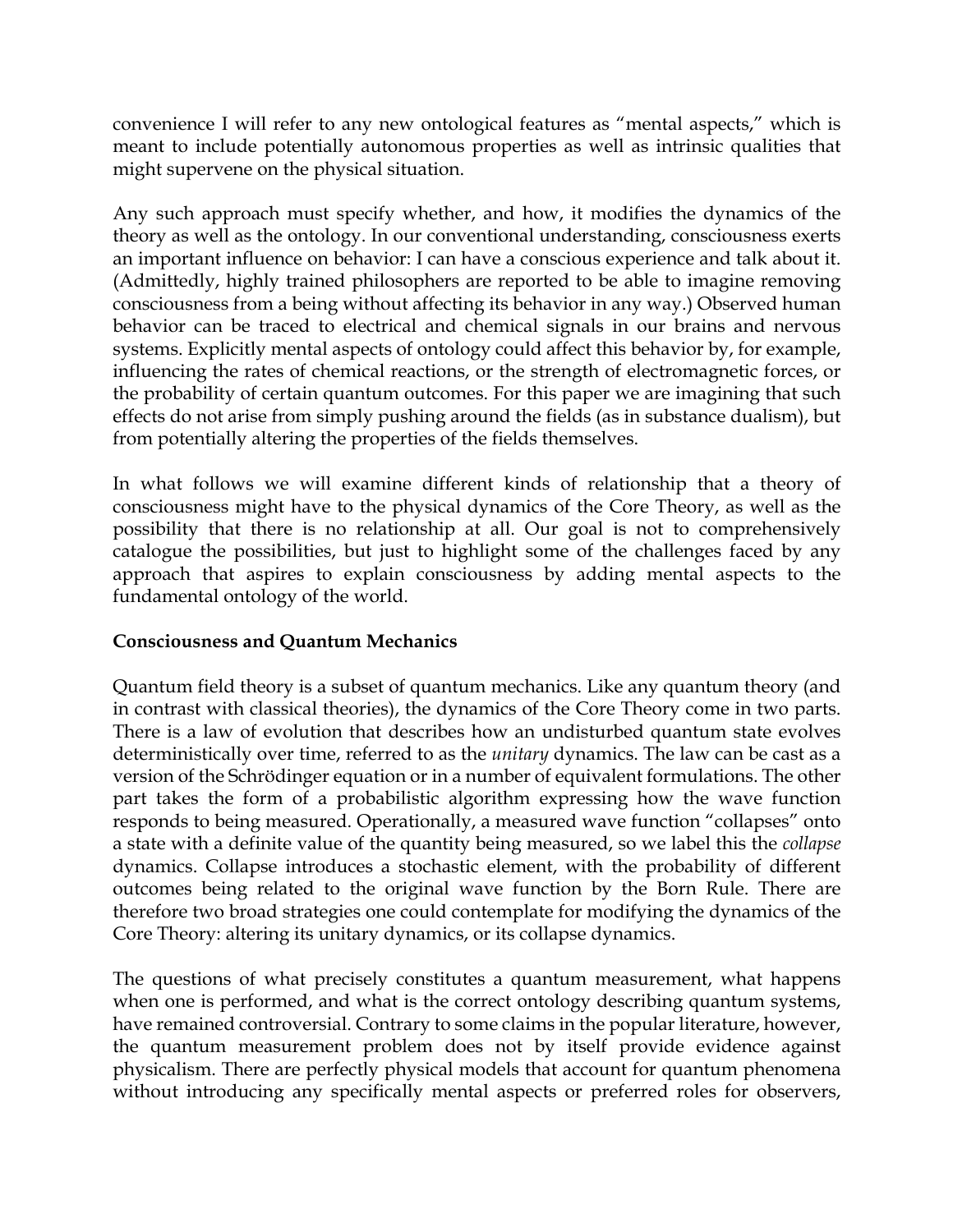including Many-Worlds, pilot-wave theories, and objective-collapse models. Other models do put "agents" front and center, casting the quantum wave function as a representation of the agent's knowledge of a system, while still remaining resolutely physicalist. We don't need to distinguish between these competing theories for our present purposes; see overviews by Norsen (2017) and Maudlin (2019), and cf. Rovelli (2021).

According to textbook quantum mechanics, when one measures a quantum observable such as position or momentum or spin, only certain specified outcomes ("eigenvalues") can be obtained. To each possible outcome, the quantum state assigns a complex number, the amplitude. The Born Rule states that the probability of obtaining that outcome is the modulus-squared of the corresponding amplitude. Importantly, there is no hidden structure within this rule; once we know the amplitudes, experimental outcomes are truly randomly chosen from the appropriate probability distribution.

The Born Rule has thus far passed experimental tests (Lin et al. 2017), but the fact that both consciousness and quantum measurement remain mysterious makes it tempting to imagine that there is a connection. What we are interested in here is not the prospect that consciousness causes wave function collapse (Wigner 1961; Stapp 2001; Chalmers and McQueen 2014), but that somehow wave functions collapse in just the right way to account for consciousness. Penrose and Hameroff have developed an approach in which wave functions collapse when certain physical criteria are met, which they argue can explain aspects of human cognition (Penrose 1989, Penrose and Hameroff 2011, Penrose 2014). However, although this program is often described as an approach to "consciousness," it does not attempt to answer the qualitative questions of first-person experience any differently than any other purely physical account. Similarly, quantum entanglement may play a role in cognition (Fischer 2015), but this is a matter of information processing, without any special connection to qualitative experience.

If one were interested in allowing mental aspects to affect the probability of quantum measurement outcomes, presumably that could be done. The Born Rule states that the probability of obtaining an outcome *a* is given by  $p(a) = |y_a|^2$ , where  $\psi_a$  is the component of the wave function corresponding to that outcome. We could imagine a new rule

$$
p(a) = f(\psi_a, M_a), \tag{1}
$$

where *Ma* represents some novel mental aspect of the situation. This modified Born Rule might affect the rate of certain chemical reactions inside a human brain, thereby allowing mental aspects of consciousness to influence our physical behavior, without showing up in experiments performed with non-conscious equipment.

Of course, such a rule for wave-function collapse represents a wild modification of conventional physics, not merely a loophole within it. A respectable theory along these lines would include a specification of what the mental aspects *Ma* are, an understanding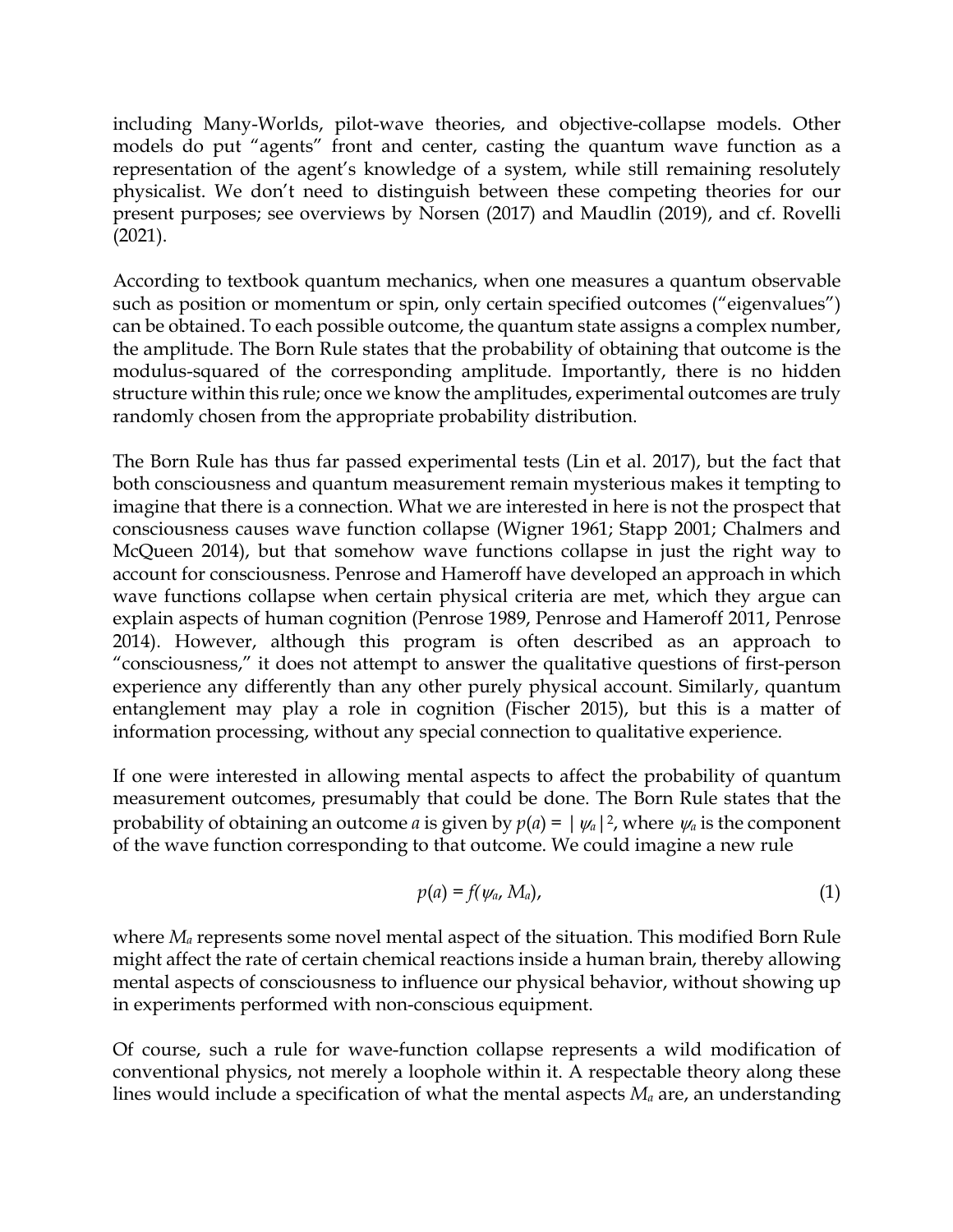of their independent dynamics, and an explicit form of the new rule (1). All of these are possible to contemplate, but they remind us of the high standards to which any modified laws of fundamental physics should be held.

Furthermore, if one were convinced that purely physical ontologies are incapable in principle of accounting for the qualitative features of consciousness, the process of wave function collapse does not offer any unique opportunities. Regardless of when and how wave functions collapse, at the end of the day they are still wave functions. One could conceivably take a dualist approach, positing that a separate mental realm interacted with ordinary matter by triggering (or delaying) collapse. In that case, wave function collapse would play the role of a modern version of Descartes's pineal gland, mediating the interaction of mental and physical realms. If instead we think in terms of novel mental properties affecting chemical reaction rates, there would be no relevant difference between modifying the collapse dynamics and the unitary dynamics.

### **Consciousness and Quantum Field Theory**

We turn next to the unitary dynamics. As discussed above, if we stay entirely within the effective-field-theory paradigm, both for the Core Theory fields and potentially new dynamical elements, there is no room for modifying the dynamics in ways that would be relevant for human behavior while remaining compatible with experimental constraints. Any new fields that would be relevant for what goes on in the human brain would have been discovered long ago.

We can nevertheless imagine that new mental aspects influence the quantum fields of the Core Theory, without themselves obeying the rules of quantum field theory. To see how that might work, it is useful to look at one part of the Core Theory: quantum electrodynamics, the theory of charged particles (including electrons, protons, and even atomic nuclei) with electromagnetic fields. To the extent that gravity, nuclear reactions, and radioactive decays can be ignored (all of which are presumably irrelevant for questions of consciousness), this is enough to include all of the physics relevant for human biology. The unitary dynamics can be summarized in a one-line equation:

$$
A = \int_{k < \Lambda} [DA][D\psi] \exp\left\{ i \int d^4x \left[ \sum_n \bar{\psi}_n (i\gamma^\mu \partial_\mu + q_n \gamma^\mu A_\mu - m_n) \psi_n - \frac{1}{4} F_{\mu\nu} F^{\mu\nu} \right] \right\} (2)
$$

We don't need to dive into this equation in detail, but a few points are worth highlighting. The expression tells us how a quantum state (describing, for example, a human brain) consisting of charged particles  $\psi_n$  and electromagnetic fields  $F_{\mu\nu}$  evolves from a given initial state to a final one. It is entirely deterministic and causally comprehensive; indeterminism only comes from the non-unitary collapse dynamics. The expression in square brackets is the *Lagrangian*, which encodes the properties of different kinds of particles. The notation  $\int d^4x$  indicates that the Lagrangian is integrated over spacetime. This reflects the locality of the unitary dynamics: fields only interact with other fields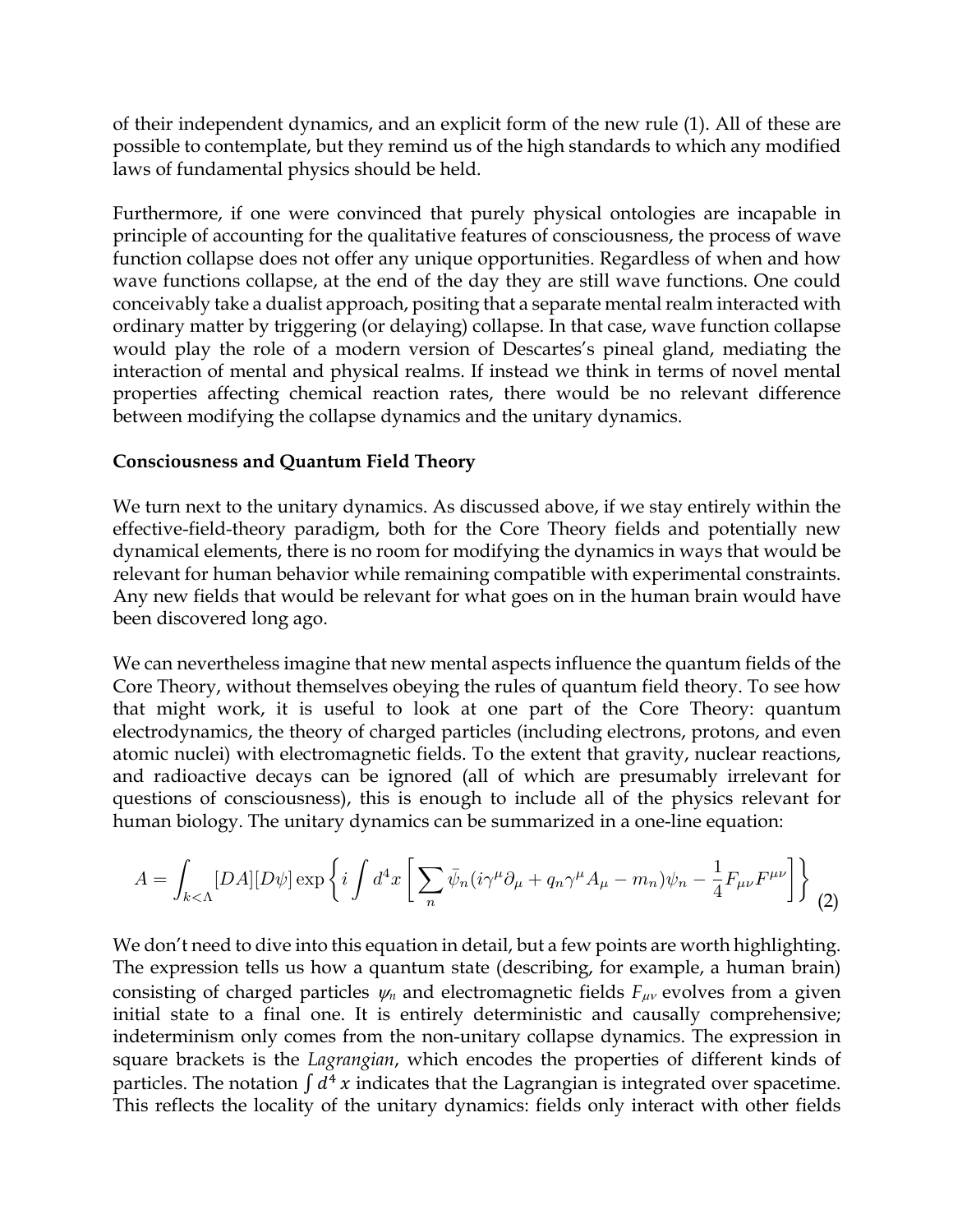(and with themselves) at the same point in spacetime. We multiply the integral of the Lagrange density by  $i = \sqrt{-1}$ , exponentiate it, and integrate the result over all possible configurations of the fields to obtain the transition amplitude. The notation  $k<\Lambda$  indicates that this is meant to be an effective theory, applicable below the cutoff energy  $\Lambda$ . See (Carroll 2016) for further elaboration. Any given approach to consciousness will either modify this equation, or it won't.

The properties specified by the Lagrangian include the masses of the particles *mn*, as well as the parameters characterizing their interactions, such as electric charges *qn*. The strength and rate of electrochemical processes, including those in human brains and bodies, are calculable in terms of these parameters.

An obvious way that mental aspects could modify physical dynamics is for them to affect the values of these parameters, which would in turn affect the rate of processes in the brain. Given some physical/mental situation **S**, we could imagine context-dependent changes in the values of the physical constants that govern Core Theory dynamics, of the form

$$
m_n \to m_n(\mathbf{S}) \ , \quad q_n \to q_n(\mathbf{S}). \tag{3}
$$

If **S** included mental aspects of our ontology, this would be a mechanism by which those aspects could affect human behavior, such as our testimony concerning our introspective experiences.

As in the case of the Born Rule, we are welcome to contemplate mentally-induced modifications of particle-physics parameters, but a number of questions present themselves. What precisely is meant by the situation **S**, and what kind of dynamics does it have? Naively, changes in the masses or charges of particles would lead directly to violations of conservation of energy and momentum. Are these compensated by transfers of energy between conventional matter and a "mental sector"? These questions are potentially answerable, but they highlight the challenges faced by any proposed theory of this form.

### **Mental Degrees of Freedom**

Panpsychists sometimes analogize consciousness to electric charge, as a property that inheres in appropriate fundamental particles. There are at least two severe limitations to this analogy. First, electric charge is a paradigmatic example of a property with dynamical consequences; placed in an electric field, particles with opposite charges move in opposite directions. In the case where we imagine that the properties associated with consciousness have no dynamical consequences, it is not clear what the analogy is supposed to illuminate. Second, charge is conserved. An elementary particle has a single, unchanging value of charge throughout its existence, whereas it is generally supposed that conscious states can take on different values.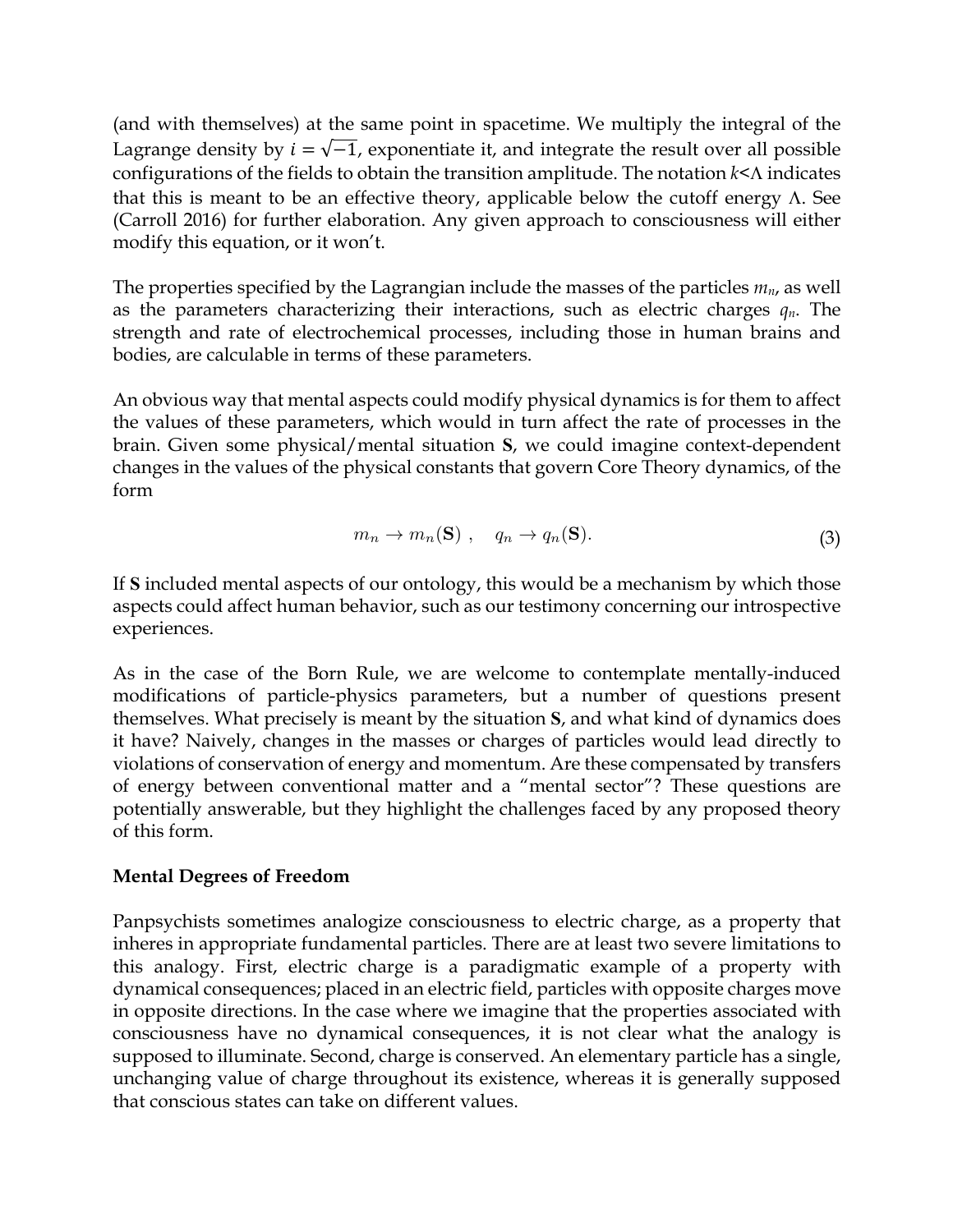We should therefore distinguish between two alternatives: that hypothetical new mental aspects of our ontology supervene on the physical situation, or that there are independent "mental degrees of freedom" that are not determined by the physical situation. In panpsychist terms, these correspond to the possibility that any particular electron has a definite value of consciousness, versus the idea that any given electron might have multiple conscious states (perhaps even a continuum thereof).

If the new mental aspects of our ontology supervene on the physical aspects, as far as physical behavior is concerned this is indistinguishable from not introducing mental states at all. Consider some causal chain  $P_i \to M_i \to B_i$ , where  $P_i$  is some physical state,  $M_i$ is some mental state,  $B_i$  is some behavior, and " $\rightarrow$ " stands for "inevitably leads to." If we think of mental aspects as primary, but nevertheless supervening on the physical situation, we could write  $M_i(P_i) \to B_i$ . Either case is functionally equivalent to the shorter chain  $P_i \rightarrow B_i$ . (This is analogous to "integrating out" heavy or non-dynamical degrees of freedom in quantum field theory.) For all intents and purposes this is equivalent to positing that mental aspects have no effect on physical behavior, a possibility we will consider later in the paper.

Turn instead to the alternative where the same physical configuration might be associated with different mental degrees of freedom. These aspects would be roughly analogous to the spin of an electron, which is some combination of "spin-up" and "spin-down" for any given particle, but can be specified independently of the particle's position.

The idea of new independent mental degrees of freedom runs into serious trouble with the framework of quantum field theory. In conventional field theory, the existence of new degrees of freedom quantitatively affects processes that rely on quantum fluctuations, in which each property value represents a separate contribution that should be added together (e.g. we "sum over spins" in a scattering calculation). But we know empirically how many degrees of freedom actual electrons have – two spin states for the electron, and another two for its antiparticle, the positron. If electrons could also be found in both "happy" and "sad" states, it would have an unmistakable impact on their scattering rates, in flagrant contradiction with experiment.

Our allowed alternatives are to posit that all electrons have the same conscious state – let us be generous and imagine they are all happy – in which case there is effectively no dynamical impact, or that mental degrees of freedom are somehow not like physical ones. In the latter case, we are left with the question of what mental degrees of freedom *are* like, if they are not like physical ones. We can avoid conflict with what we know, but only at the expense of pushing our ideas further away from clarity and tangibility.

# **Strong Emergence**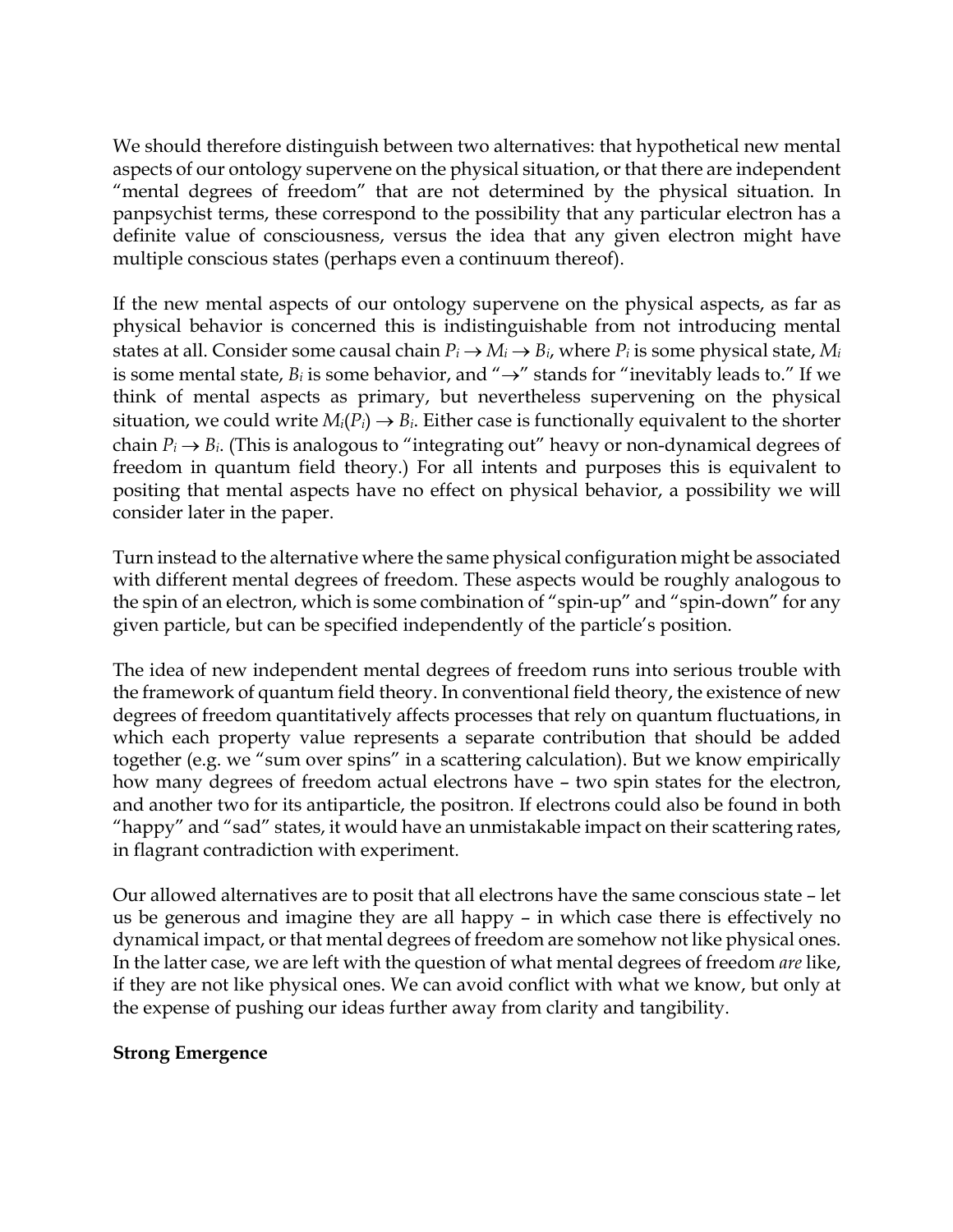One approach to the relationship between consciousness and physics is to appeal to *strong emergence* – the idea that legitimately new behaviors arise in collective phenomena that cannot be derived in terms of the individual behaviors of constituent parts of the system. Strong emergence is sometimes invoked as a way to allow for specifically mental causal powers (O'Connor and Wong 2005). It is worth spending a moment on the relationship between strong emergence and the underlying framework of effective quantum field theory – namely, they are entirely incompatible.

As discussed above, the Core Theory provides a comprehensive specification of the quantum-field dynamics within its domain of applicability, which includes any processes between known particles with energy transfers less than a hundred billion electron volts. The field equations are precisely local: the unitary dynamics of each field at any one spacetime point are influenced only on the values and derivatives of the other fields at the same point, and not directly by what is happening elsewhere. Electrons and other particles obey the same equations whether they are inside a rock or inside a human brain.

The strong emergentist must therefore deviate from the paradigm of effective field theory entirely, while maintaining the empirical successes of the Core Theory. The most direct way to do this would be to postulate a new restriction on the domain of applicability that is not given in terms of energy transfers in particle interactions, but on some explicitly macroscopic criterion. For example, one could hypothesize that quantum field theory breaks down when the number of particle excitations in a region surpasses a certain number, or (probably more relevant to consciousness) when the configuration of such particles reaches a certain quantifiable degree of complexity or information-processing capacity. The effective masses and couplings of elementary particles might, for example, be modified as in (3), where the situation **S** could involve a quantitative measure of consciousness from an approach such as Integrated Information Theory (Tononi et al. 2016).

One is, of course, free to contemplate whatever extravagant deviations from contemporary physics as one likes. Particle-physics experiments typically examine the interactions of just a few particles at a time, so new physical laws that only kick in for complex agglomerations of particles are not necessarily ruled out by data we currently have. It's worth noting, however, how profound a departure such laws would represent. The most fundamental principle of quantum field theory is locality: fields at any one point in spacetime are only influenced by the values and derivatives of other fields at that same point, not the behavior of fields at other points. Modifying the dynamical equations in ways that were sensitive to the complexity of a configuration of surrounding particles would represent a dramatic overthrow of this principle.

Moreover, based on purely physical grounds rather than consciousness-based motivations, our expectation that the laws of quantum field theory might break down in biological organisms would be very low indeed. To we macroscopic people, the 10<sup>27</sup> particles in a human brain seems like a lot, certainly far greater than the number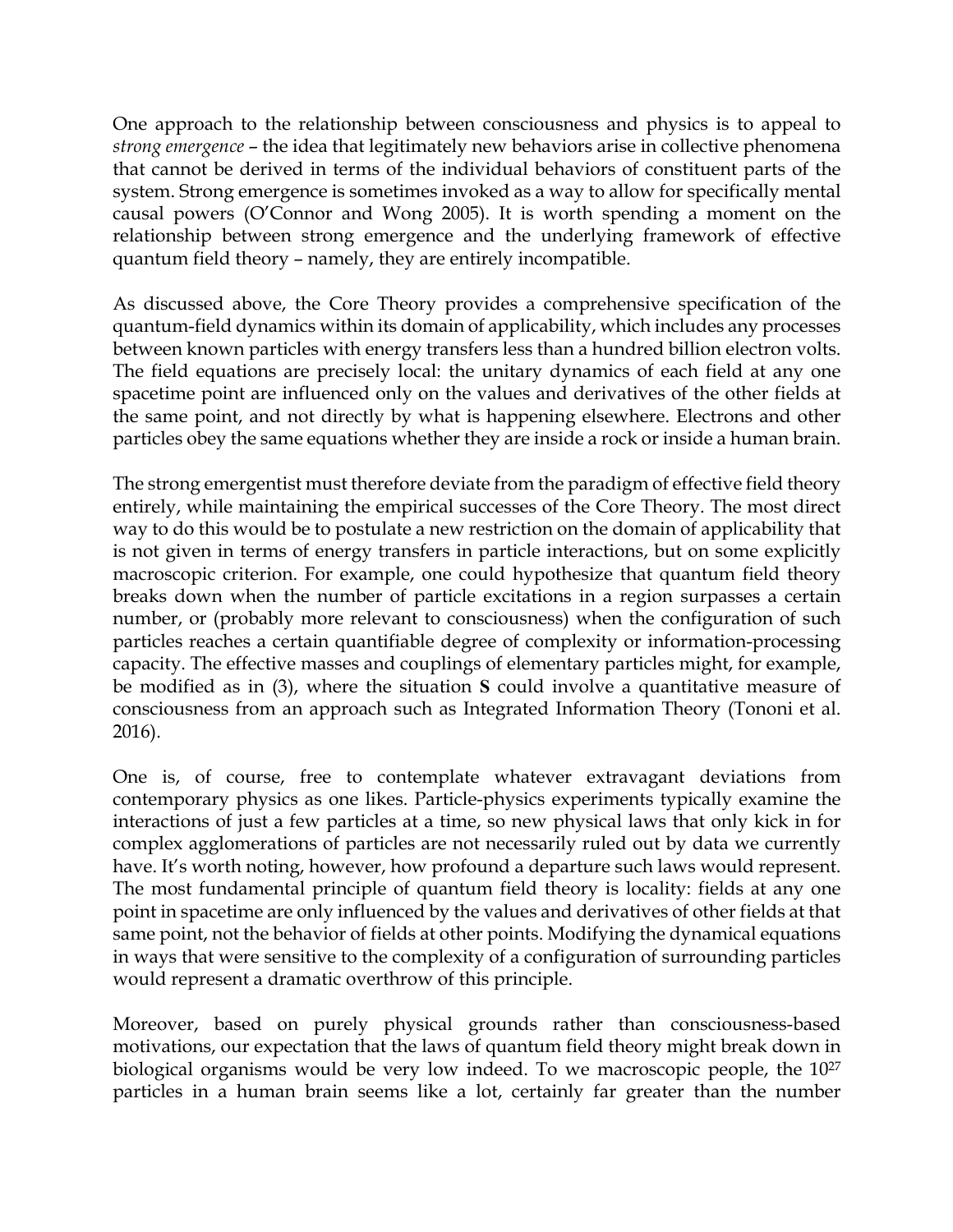physicists typically collide in high-energy accelerators. But the density of those particles is very low by particle-physics standards. To be conservative, we might take as a standard length scale the Compton wavelength of the electron,  $\lambda_e = 2 \times 10^{-10}$  cm. The volume of a human brain is 1,260 cubic centimeters, or about 10<sup>32</sup> cubic Compton wavelengths. The number of particles is therefore less than 10-5 per standard volume. (It would be enormously smaller had we used the Compton wavelength of the proton or neutron, not to mention the Planck length.) From the point of view of particle physics, a brain is not a densely packed system; indeed, it's practically empty space. There is no physical rationale for expecting the dynamics of the Core Theory to break down in such an environment, regardless of how complex the overall situation is. For any particular electron or nucleus, almost all of the rest of the brain is so far away as to be essentially irrelevant.

This is not to say that the concept of strong emergence, and the related phenomenon of "downward causation," might not be relevant in other contexts, where the "micro" theory is something other than elementary particles. If a complex system consists of a collection of smaller systems that are themselves complex, a purely local theory might not suffice, and the best description of the overall dynamics could conceivably involve microphysical dynamics that depend on macrophysical contexts in interesting ways (Flack 2017). In the phenomenon of "quorum sensing," for example, gene expression in bacteria is affected by their overall population density (Miller and Bassler 2001). In such cases, the subsystems themselves are extended objects with nontrivial internal dynamics, which can effectively measure and record information about their environment. Because of that feature, the criterion of locality is significantly less severe.

Quantum field theory is a very different situation, where subsystems (elementary particles) have no internal structure. In that case, the locality of interactions is exact; what matters to the dynamics of a field at each point is only the other fields at that same point, not anything elsewhere. Any new context-dependent behavior departing from the predictions of (2) would be a violation of our expectations from effective quantum field theory, not a supplement to them.

# **Passive Mentalism and Zombies**

We finally turn to the possibility that there exist purely mental aspects of the basic ontology of the world that have no effect at all on physical dynamics. We can label this alternative "passive mentalism."

Passive mentalism opens the door to contemplating the possibility of philosophical *zombies*: creatures that have exactly the same physical behavior as ordinary human beings, but lack any inner conscious experiences (Campbell 1970, Chalmers 1996, Kirk 2005). In particular, we can imagine two kinds of possible worlds, both of which exactly obey the dynamics of the Core Theory: one of which is a purely physical one without any additional aspects, and the other of which includes those features that make true conscious experience possible.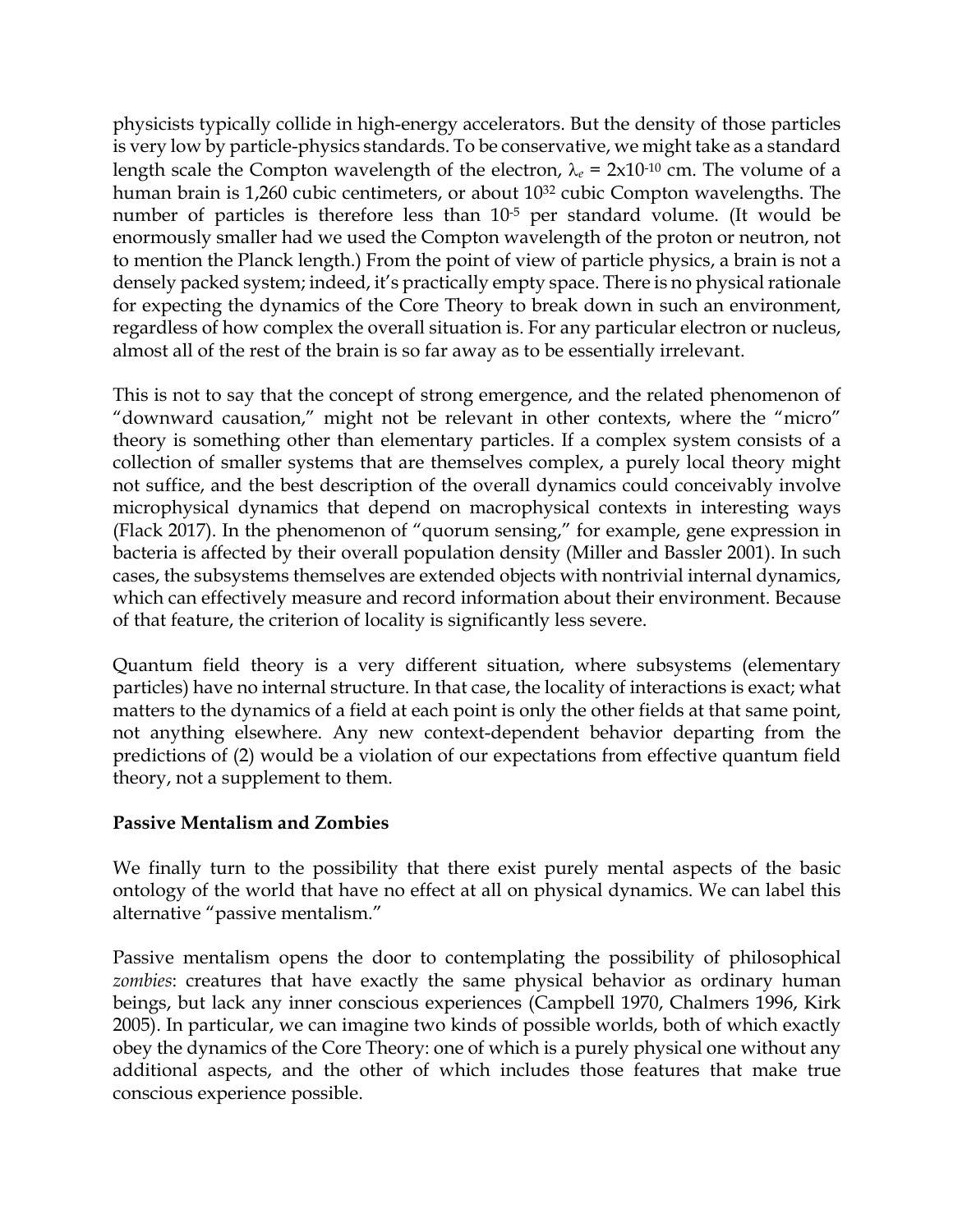It is tempting to think of zombies as a kind of automata, going through life without feeling or affect. Maybe they would come across as generally a little deadpan or at least evenkeeled. But that would be wrong; by hypothesis, zombies behave *exactly* like conscious human beings. They laugh, cry, lament when their hearts are broken, and cheer when their team wins. If we take ourselves to live in the possible world that does include conscious experiences, there is a zombie possible world with exactly the same set of people have exactly the same discussions and interactions. It contains a zombie Philip Goff who wrote precisely the text of *Galileo's Error*, and a zombie Sean Carroll who wrote precisely this article; those poor souls (as it were) just don't really possess any conscious experiences, despite what they may say about the matter when they are asked. In zombie world, there are plenty of people who sincerely testify that they are experiencing the redness of red, but those utterances have absolutely no connection with an actual experience of redness.

The zombie thought experiment is sometimes developed into an argument against physicalism, which goes something like this:

- Zombies are conceivable.
- Conceivability implies possibility.
- If zombies are possible, consciousness is not physical.
- Therefore, consciousness is not physical.

The idea behind the third premise is that the conceivability of zombies implies that whatever consciousness is, if we can in principle imagine the same physical situation with or without conscious experiences, consciousness can't be reducible to physical behaviors. It's a valid argument, which has engendered a great deal of discussion about the nature of conceivability and its relation to possibility (Chalmers 2002), which I won't delve into here.

One might reasonably suggest that any construal of consciousness in which conscious experience has no causal impact on human behavior is not capturing what we really care about. We generally think that we not only experience things, but that we react to those experiences, talk about them, and so on. But such reactions and speech acts are behaviors, which for now we are assuming are entirely described by the Core Theory. The passivementalism notion of consciousness floats freely from all that, leaving no imprint on our actions in the world. Let us put aside these worries for the time being, and think more carefully about the physicalist alternative.

# **Is Physicalism Conceivable?**

The zombie argument against physicalism gains leverage from the idea that zombies are conceivable. There is an obvious related question that garners less attention: is *physicalism* conceivable? By "physicalism" here I don't simply mean a world with only physical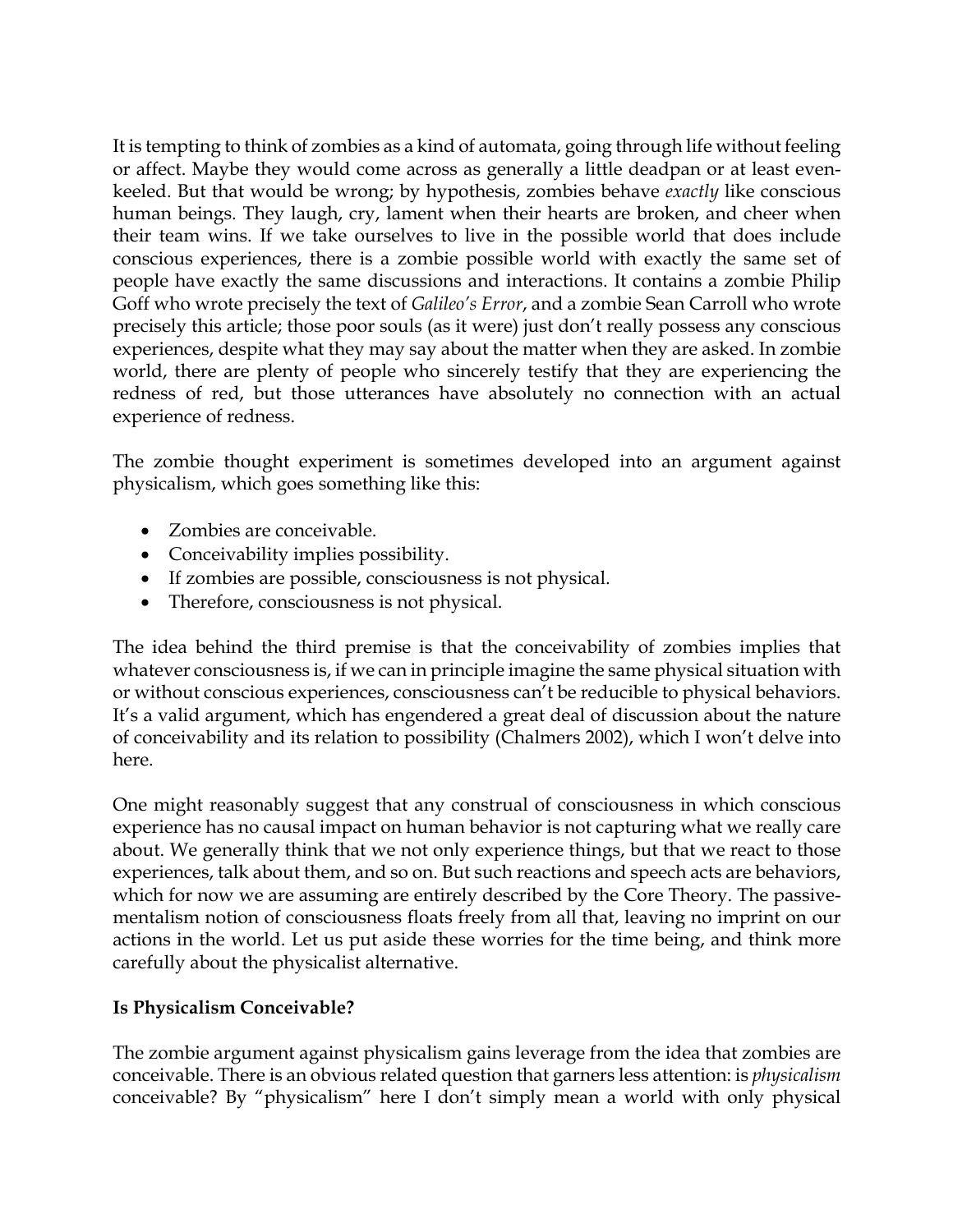properties, but specifically physicalism about consciousness. Can we conceive of a world where the ontology consists of nothing other than some notion of physical "stuff" (or the specific quantum fields in the Core Theory) without any inherently mental aspects, but which nevertheless accounts for consciousness as we experience it?

Asking this question invites us to contemplate more carefully what a physicalist picture would entail, without necessarily going into the specific way in which actual human consciousness relates to functions in the brain. The basic idea is that of *weak emergence*. There exists a description of the system at a fine-grained level – in this case that of quantum field theory – that is complete and accurate on its own terms. And there is coarse-grained level of description, complete and more or less accurate on its own terms, which might involve entirely distinct ontological categories from those of the finegrained theory. But the descriptions are compatible, in the sense that there is a welldefined map (typically many-to-one) from appropriate states in the fine-grained theory to those in the coarse-grained theory. In this picture, there is a set of processes undergone by certain states in the microphysical ontology, all of which correspond in the macroscopic description to "a person experiencing the redness of red."

Goff (2019) refers to the "brute identity theory," according to which conscious states simply *are* states of the brain. This is not exactly how I would put it, and while the difference is slight it might be worth drawing out. It's not that conscious states "are" states of the brain; it's that certain states of the brain *correspond to* certain conscious states. This terminological nuance highlights the idea that there are multiple vocabularies we can use to describe the same underlying physical situation, each of which can stand on its own feet without reference to the others (we could profitably talk about conscious states before we knew anything about neurons or electrons), but which are compatible with each other in the sense that there are well-defined maps between them (even if the current state of human knowledge is unable to specify what those maps are).

Emergent concepts, even in this weakly-emergent sense, capture something true and real; they are neither illusory nor arbitrary (Dennett 1991, Carroll 2016). Conscious states, in particular, describe real phenomena, and play causal and predictive roles in the world. If we are told "she was conscious of being watched," we immediately have somewhat reliable expectations for how she will behave in response to future events. Subsequent identification of corresponding microstates in a more fine-grained description doesn't affect the reality of the emergent concepts in an appropriate domain of applicability. And the recognition of these causal powers doesn't imply that emergent concepts need to be accounted for by enriching the underlying ontology; rather, it counts strongly against any purported explanation that separates the concepts from their causal role. 1

<sup>&</sup>lt;sup>1</sup> Philosophers such as Putnam (1975) and Kripke (1980) have used examples of weak emergence – for example the relationship between "water" and "H2O" – to argue for the existence of *a posteriori* necessities. The point I am making here is weaker, and independent of that discussion; simply that the concept of water plays a sensible role in a higher-level ontology whether or not we know that it corresponds to H2O at the microphysical level.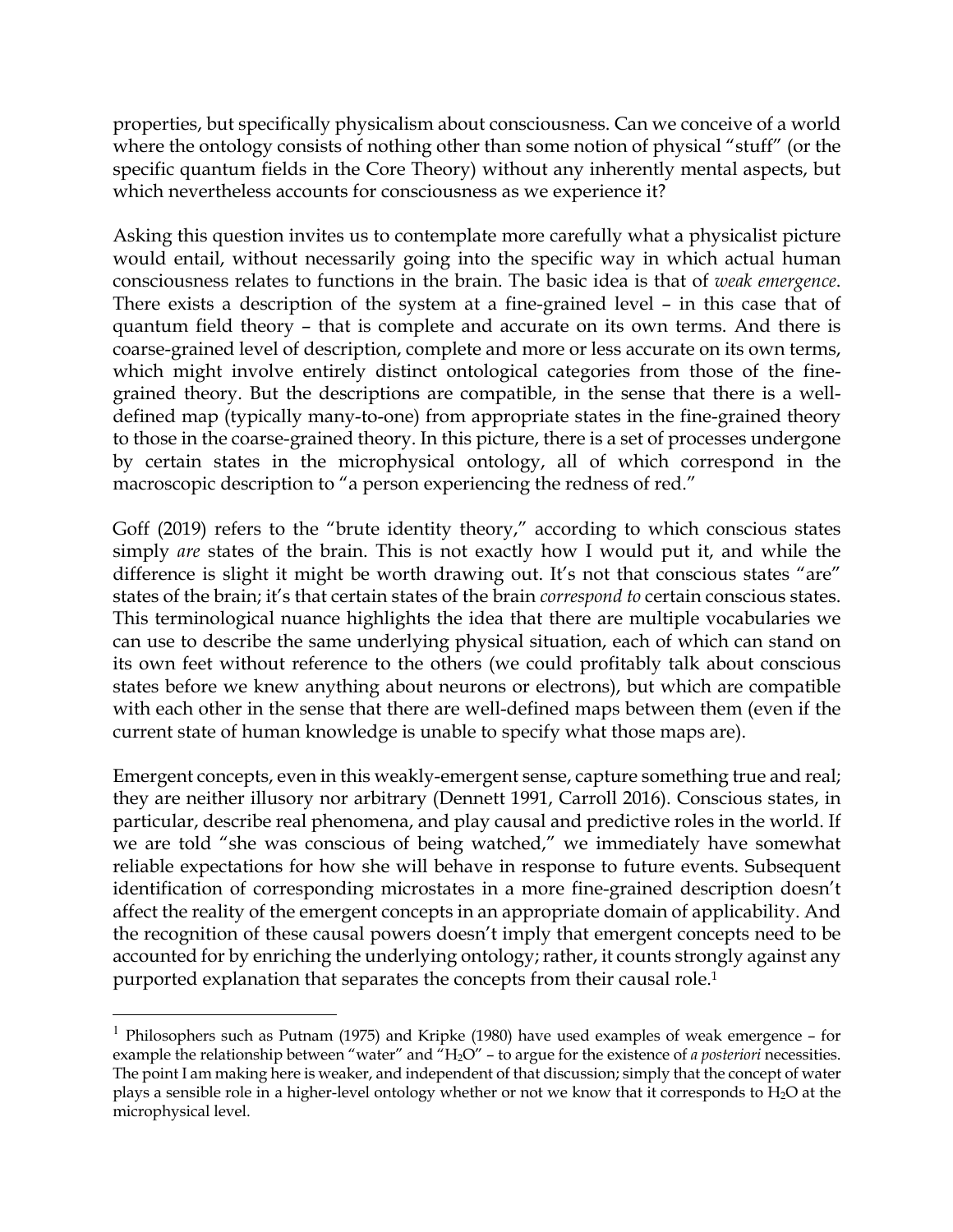If we grant that physicalist consciousness is conceivable, it follows that appropriate behavior of physical matter, without any specifically mental aspects, would amount to what we think of as "consciousness." In that case, it follows that zombies are *not* conceivable after all, or at least they are not conceivable in a way that implies possibility. This point has been made in different ways in the literature; see Balog (1999, 2012), Frankish (2007), Brown (2010), and Campbell et al. (2017).

When faced with a purported zombie – who acted in every way conscious, sincerely assured us that they had conscious experiences all the time, and behaved accordingly – someone who accepted the possibility of emergent physicalist consciousness would readily categorize such a creature as, in fact, conscious. (To that person, "consciousness" is a label we attach to such creatures, as a useful concept in our emergent ontology.) We could therefore run the following argument:

- Physicalist consciousness is conceivable.
- Conceivability implies possibility.
- If physicalist consciousness is possible, zombies are impossible.
- Therefore, zombies are impossible.

Contrasting this with our previous zombie deduction, we see that the zombie argument is not by itself an argument against physicalism. It is a way of clarifying the idea that one will judge zombies to be conceivable if and only if one judges physicalist consciousness to be inconceivable. Neither argument is likely to have much persuasive power among people who are already satisfied with the other side.

The zombie thought experiment should, if anything, push our credences more in the direction of physicalism. Given the existence of physically identical possible worlds with and without consciousness, an agent will reasonably want to know which world they find themselves in. The answer typically comes down to our first-person experiences, and the idea we can interrogate the reality of our own conscious experiences through introspection to decide that our experiences are real. But that's just what a zombie would decide – at least, it's what they would say they had decided, were we to ask them. Unless our thoughts are completely uncorrelated with what physically happens in our brains, the correct conclusion of the zombie scenario is that introspection about our conscious experiences is unreliable. But such introspection is the entire reason we felt the need to develop non-physicalist accounts of consciousness in the first place. In that sense, the zombie argument against physicalism is self-undermining. (For a contrary view see Chalmers 2003a.)

The zombie scenario posits that we can conceive of persons who behave exactly as we do, but who lack inner experience. To pull off this trick, it is necessary to invoke strategies to completely sequester consciousness from anything that people say or do. The cost is that what ends up being described is not what we usually think of a person at all. Within a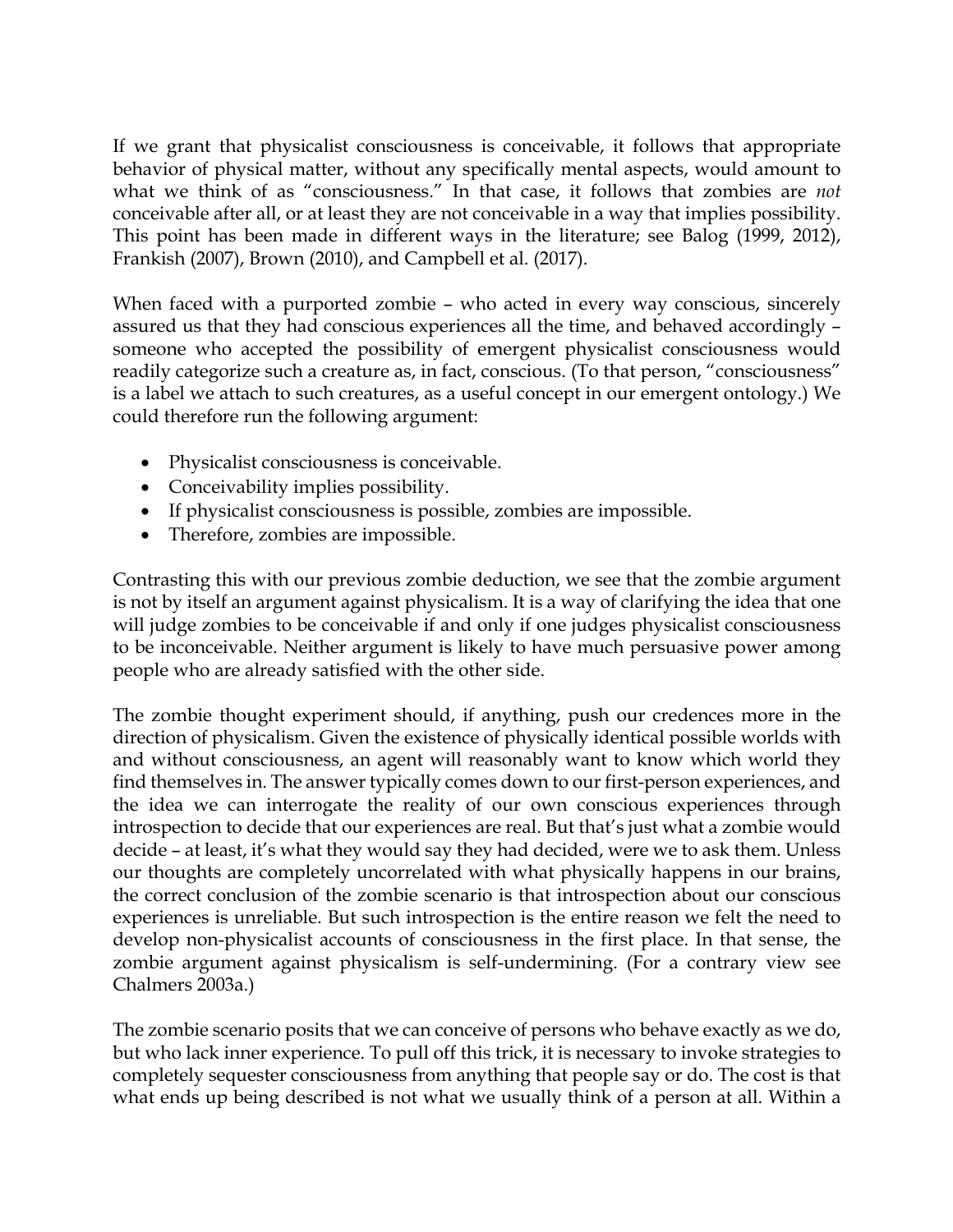passive-mentalist approach, a person is not an integrated whole of phenomenal experience and behavior. Rather, they are effectively a zombie carrying around a sealed box labeled "mental stuff." And their physical selves will never know what's inside the box. Were they allowed to look inside and become aware of the mental aspects of their existence, the knowledge they gained would inevitably affect their behavior, which is against the rules. The fact that passive mentalism admits the conceivability of zombies implies that what it purports to explain is not consciousness as we know it.

# **Conclusions**

The temptation to augment the ontology of the world with specifically mental aspects stems from a conviction that describing the mere behavior or function of matter cannot be sufficient to account for consciousness or innate nature. As characterized by Levine (1983), there seems to be an "explanatory gap" between physical states and conscious experiences. Physicalism posits that a conscious experience is an emergent phenomenon that arises in higher-level models of the same underlying processes described by physics. To a panpsychist, as Goff (2019) says about the brute identity theory, this "is very unsatisfying." Arguably it is this "satisfaction gap," more than any explanatory or ontological gap, that prompts the introduction of intrinsically mental concepts and categories into fundamental ontology.

Any discussion of mental aspects of ontology must specify one of two alternatives: changing the known laws of physics, or positing that these aspects exert no causal influence over physical behavior. We cannot rule out the first option either through pure thought or by appeal to existing experimental data, but we can ask that any modification of the Core Theory be held to the same standards of rigor and specificity that physics itself is held to. The point of expressions like (1) and (3) is not that mentally-induced modifications of physical parameters are impossible, but that a promising theory of consciousness should be specific about how they are to be implemented.

The passive mentalism option, where mental aspects have no impact on physical behavior, seems even less promising. "Behavior" should not be underrated; the behavior of physical matter is literally "what happens in the universe." Crying at a funeral is behavior, as is asking someone to marry you, as is arguing about consciousness. No compelling account of consciousness can attribute a central explanatory role to metaphysical ingredients that have no influence on these kinds of behaviors.

We don't know everything there is to know about the laws of physics, and there is always the possibility of a surprise. But the solidity of our confidence in the Core Theory within its domain of applicability stands in stark contrast with our fuzzy grasp of the nature of consciousness. The most promising route to understanding consciousness is likely to involve further neuroscientific insights and a more refined philosophical understanding of weak emergence, rather than rethinking the fundamental nature of reality.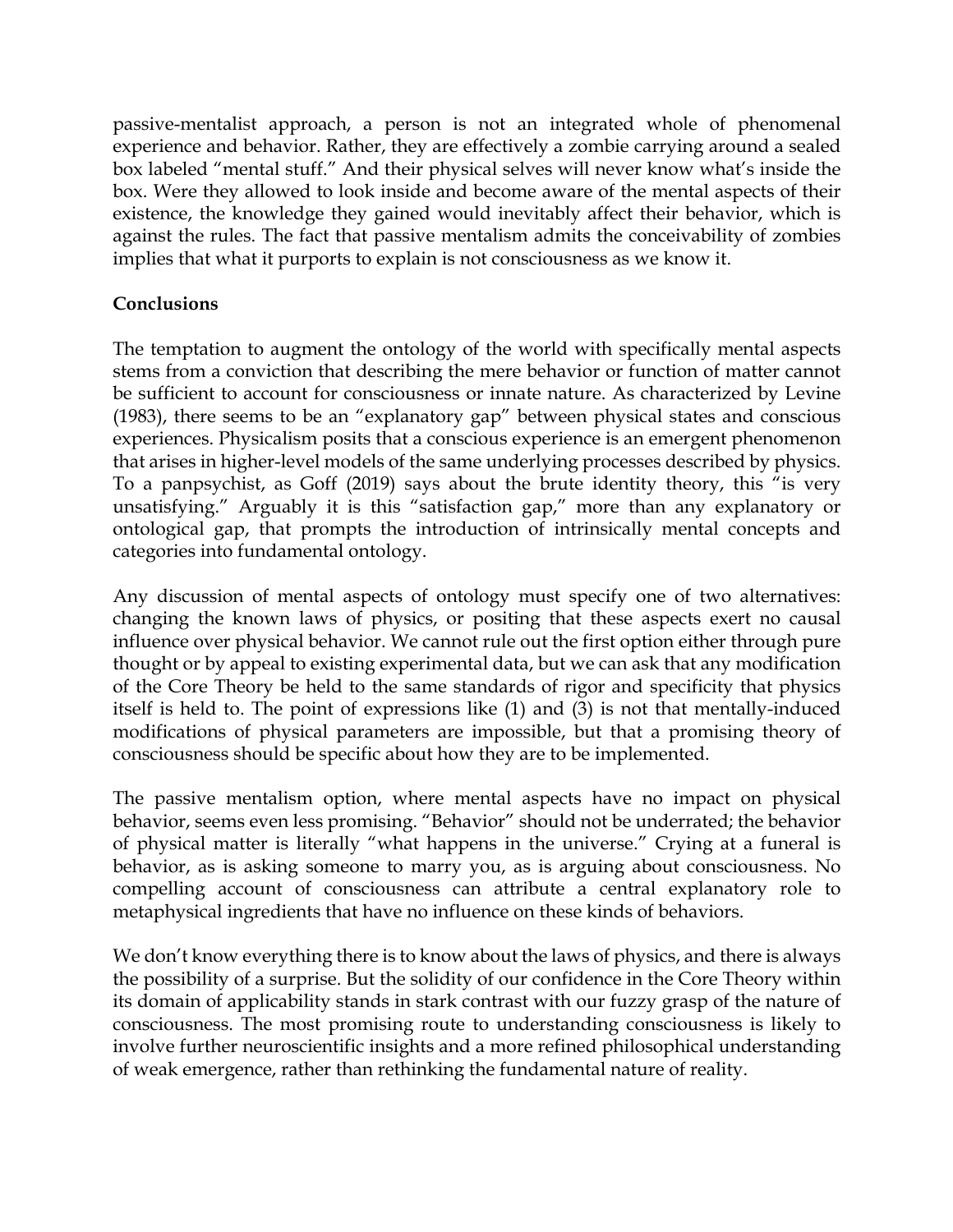### **Acknowledgements**

It is a pleasure to thank Philip Goff for stimulating this work and for enlightening discussions. I'd also like to thank Jenann Ismael, Barry Loewer, Alex Moran, David Papineau, Alex Rosenberg, and Eric Schwitzgebel for helpful comments and pointers to references. This work is supported in part by the Foundational Questions Institute.

### **References**

Aristotle (2002). *Metaphysics,* Book 3, 996b. Translated by Sachs, Joe (2nd ed.). Santa Fe, N.M.: Green Lion Press.

Balog, K. (1999). "Conceivability, Possibility, and the Mind-Body Problem," *The Philosophical Review*, 108: 497-528.

Balog, K. (2012). "In Defense of the Phenomenal Concept Strategy," *Philosophy and Phenomenological Research*, 84: 1-23.

Brown, R. (2010). "Deprioritizing the A Priori Arguments against Physicalism," *Journal of Consciousness Studies*, 17 (3-4): 47-69.

Campbell, D., J. Copeland and Z-R Deng 2017. "The Inconceivable Popularity of Conceivability Arguments," *The Philosophical Quarterly*, 67: 223—240.

Campbell, K. (1970). *Body and Mind*. London: Macmillan.

Carroll, S.M. (2016). *The Big Picture: On the Origins of Life, Meaning, and the Universe Itself.* New York: Dutton.

Carroll, S.M. (2021a). "The Quantum Field Theory on Which the Everyday World Supervenes." Submitted to *Levels of Reality: A Scientific and Metaphysical Investigation* (Jerusalem Studies in Philosophy and History of Science), eds. O. Shenker, M. Hemmo, S. Iannidis, and G. Vishne. https://arxiv.org/abs/2101.07884.

Carroll, S.M. (2021b). "Reality as a Vector in Hilbert Space." Submitted to *Quantum Mechanics and Fundamentality: Naturalizing Quantum Theory Between Scientific Realism and Ontological Indeterminacy*, ed. V. Allori. https://arxiv.org/abs/2103.09780.

Chalmers, D.J. (1996). *The Conscious Mind: In Search of a Fundamental Theory*. New York and Oxford: Oxford University Press.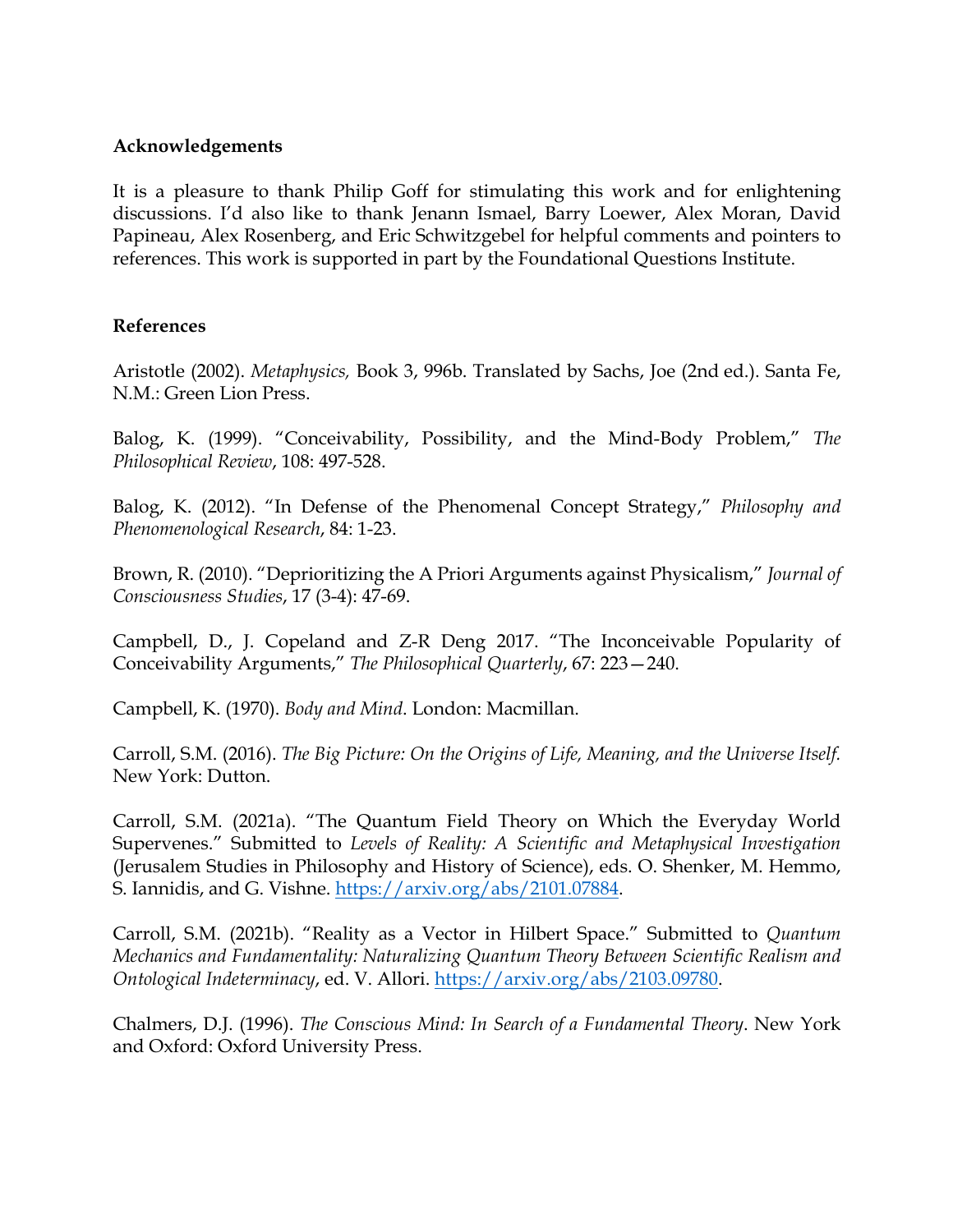Chalmers, D.J. (2002). "Does Conceivability Entail Possibility?" in T. Gendler and J. Hawthorne (eds.), *Conceivability and Possibility.* Oxford: Oxford University Press.

Chalmers, D.J. (2003a). "The Content and Epistemology of Phenomenal Belief," in Q. Smith & A. Jokic (eds.), *Consciousness: New Philosophical Perspectives*. Oxford: Oxford University Press.

Chalmers, D.J. (2003b). "Consciousness and its Place in Nature," in Stich, Stephen P.; Warfield, Ted A. (eds.). *The Blackwell Guide to Philosophy of Mind*. Malden, MA: Blackwell Publishing Ltd.

Chalmers, D. J. (2010). *The Character of Consciousness*. Oxford University Press.

Chalmers, D.J. and McQueen, K.J. (2014), "Consciousness and the Collapse of the Wave Function," in S. Gao (ed.), *Consciousness and Quantum Mechanics*, Oxford: Oxford University Press.

Dennett, D.C. (1991). "Real Patterns," *The Journal of Philosophy,* 88, pp. 27-51.

Fisher, M.P.A. (2015). "Quantum cognition: The possibility of processing with nuclear spins in the brain," *Annals of Physics*, 362: 593-602.

Flack, J. C. (2017). "Coarse-graining as a downward causation mechanism." *Philosophical Transactions of the Royal Society A: Mathematical, Physical and Engineering Sciences*, *375*(2109), 20160338.

Frankish, K. (2007). "The Anti-Zombie Argument," *The Philosophical Quarterly,* 57: 650- 666.

Goff, P. (2017). *Consciousness and Fundamental Reality.* New York: Oxford University Press.

Goff, P. (2019). *Galileo's Error: Foundations for a New Science of Consciousness*. New York: Vintage Books.

Jin, F., et al. (2017). "Experimental test of Born's rule by inspecting third-order quantum interference on a single spin in solids." *Physical Review A*, *95*(1), 012107.

Kirk, R. (2005). *Zombies and Consciousness.* Oxford: Clarendon Press.

Kripke, S. (1980). *Naming and Necessity*. Cambridge: Harvard University Press.

Levine, J. (1983). "Materialism and qualia: the explanatory gap." *Pacific Philosophical Quarterly*, 64: 354-361.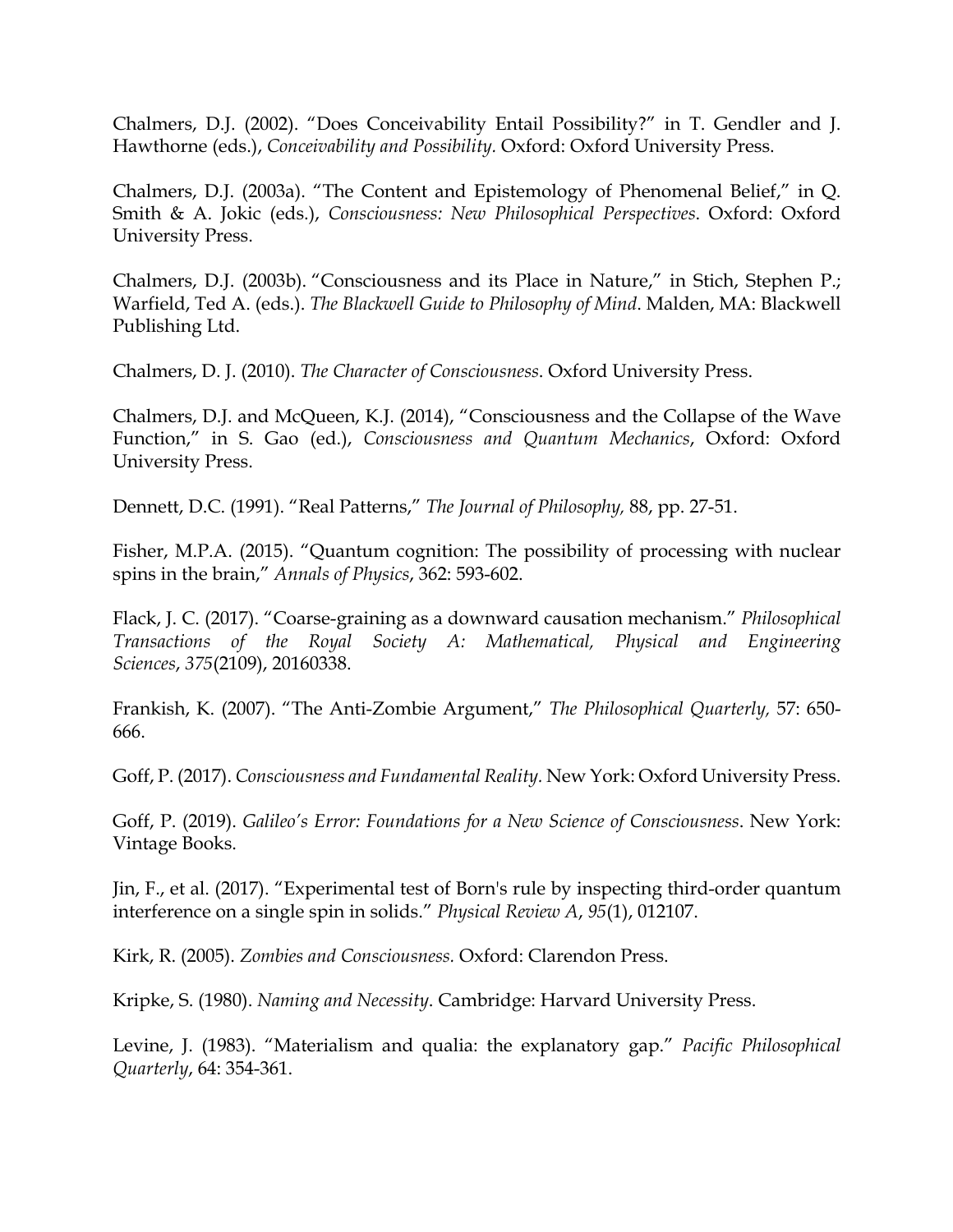Loewer, B. (1995). "An Argument for Strong Supervenience," in E. Savellos and U. Yalcin (eds.), *Supervenience: New Essays*. Cambridge: Cambridge University Press.

Maudlin, T. (2019). *Philosophy of physics: Quantum Theory*. Princeton: Princeton University Press.

Miller, M.B. and Bassler, B.L. (2001). "Quorum Sensing in Bacteria," *Annual Review of Microbiology*, 55: 165-199.

Moran, A. (2021). "Panpsychism and grounding the qualitative," this volume.

Norsen, T. (2017). *Foundations of Quantum Mechanics: An Exploration of the Physical Meaning of Quantum Theory*. Springer.

O'Connor, T. and Wong, H.Y. (2005). "The Metaphysics of Emergence", *Noûs*, 39(4): 658– 678.

Papineau, D. (1995). "Arguments for Supervenience and Physical Realization," in E. Savellos and U. Yalcin (eds.), *Supervenience: New Essays*. Cambridge: Cambridge University Press.

Papineau, D. (2020). "The Problem of Consciousness," in U. Kriegel (ed.), *The Oxford Handbook of the Philosophy of Consciousness*. Oxford: Oxford University Press.

Penrose, R. (1989). *The Emperor's New Mind: Concerning Computers, Minds and The Laws of Physics*. Oxford: Oxford University Press.

Penrose, R. (2014). "On the Gravitization of Quantum Mechanics 1: Quantum State Reduction." *Foundations of Physics* 44, pp. 557–575.

Penrose, R. and Hameroff, S. (2011). "Consciousness in the Universe: Neuroscience, Quantum Space-Time Geometry and Orch OR Theory," *Journal of Cosmology*, **14**.

Putnam, H. (1975). 'The Meaning of "Meaning"', in K. Gunderson (ed.), *Language, Mind, and Knowledge: Minnesota Studies in the Philosophy of Science*, 7, Minneapolis: University of Minnesota Press, pp. 131–193.

Rovelli, C. (2021). "Relations and Panpsychism," this volume.

Russell, B. (1927). *The Analysis of Matter.* London: Kegan Paul.

Smolin, L. and Verde, C. (2021). "Physics, Views, and Qualia," this volume.